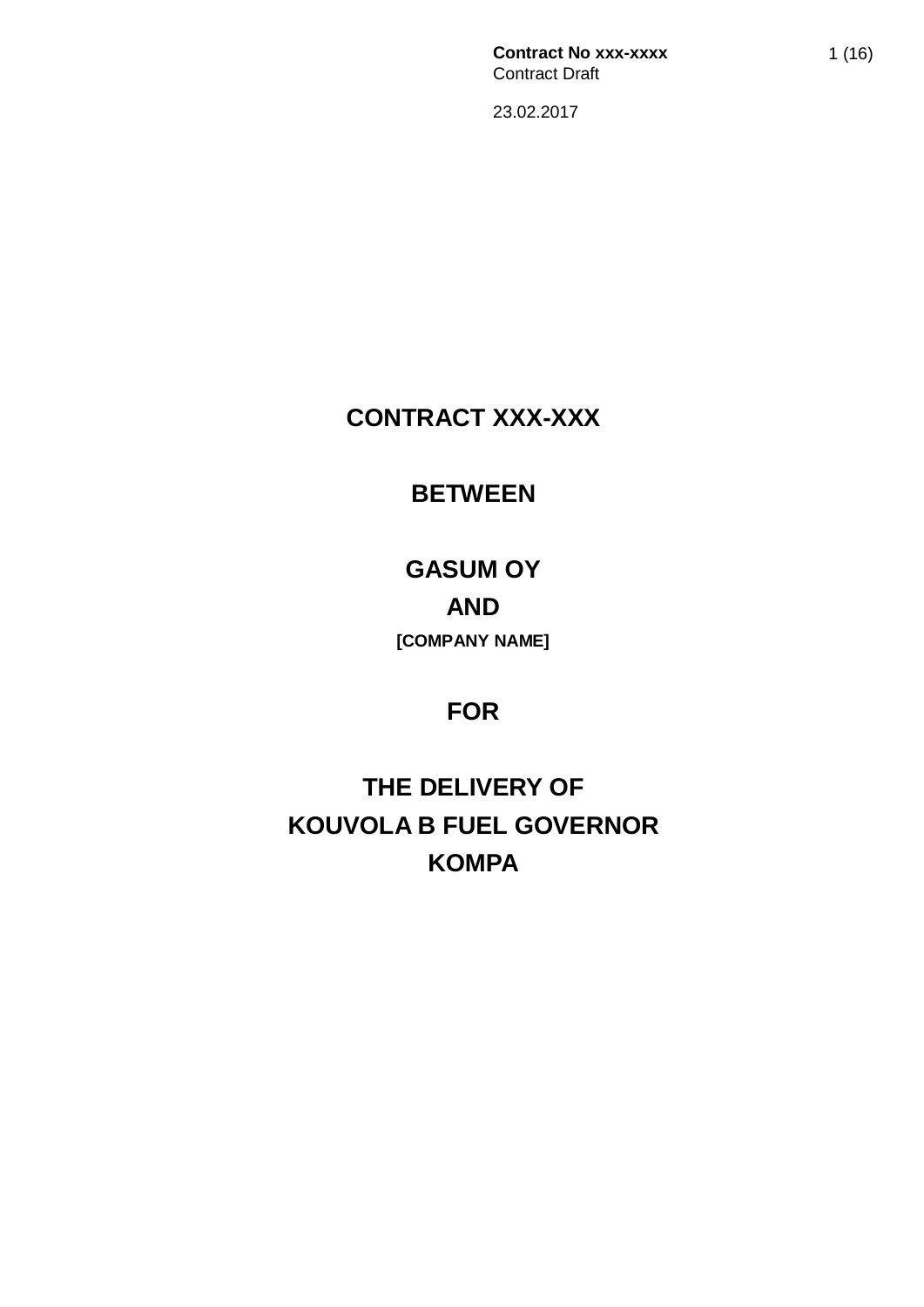# **CONTENTS**

| 10 SECURITIES (bank guarantees for advance payments and for warranty period)7 |  |
|-------------------------------------------------------------------------------|--|
|                                                                               |  |
|                                                                               |  |
|                                                                               |  |
|                                                                               |  |
|                                                                               |  |
|                                                                               |  |
|                                                                               |  |
|                                                                               |  |
|                                                                               |  |
|                                                                               |  |
|                                                                               |  |
| 22 AUDITS 14                                                                  |  |
|                                                                               |  |
|                                                                               |  |
| 25 PERSONNEL.                                                                 |  |
|                                                                               |  |
|                                                                               |  |
|                                                                               |  |
|                                                                               |  |
|                                                                               |  |
|                                                                               |  |
|                                                                               |  |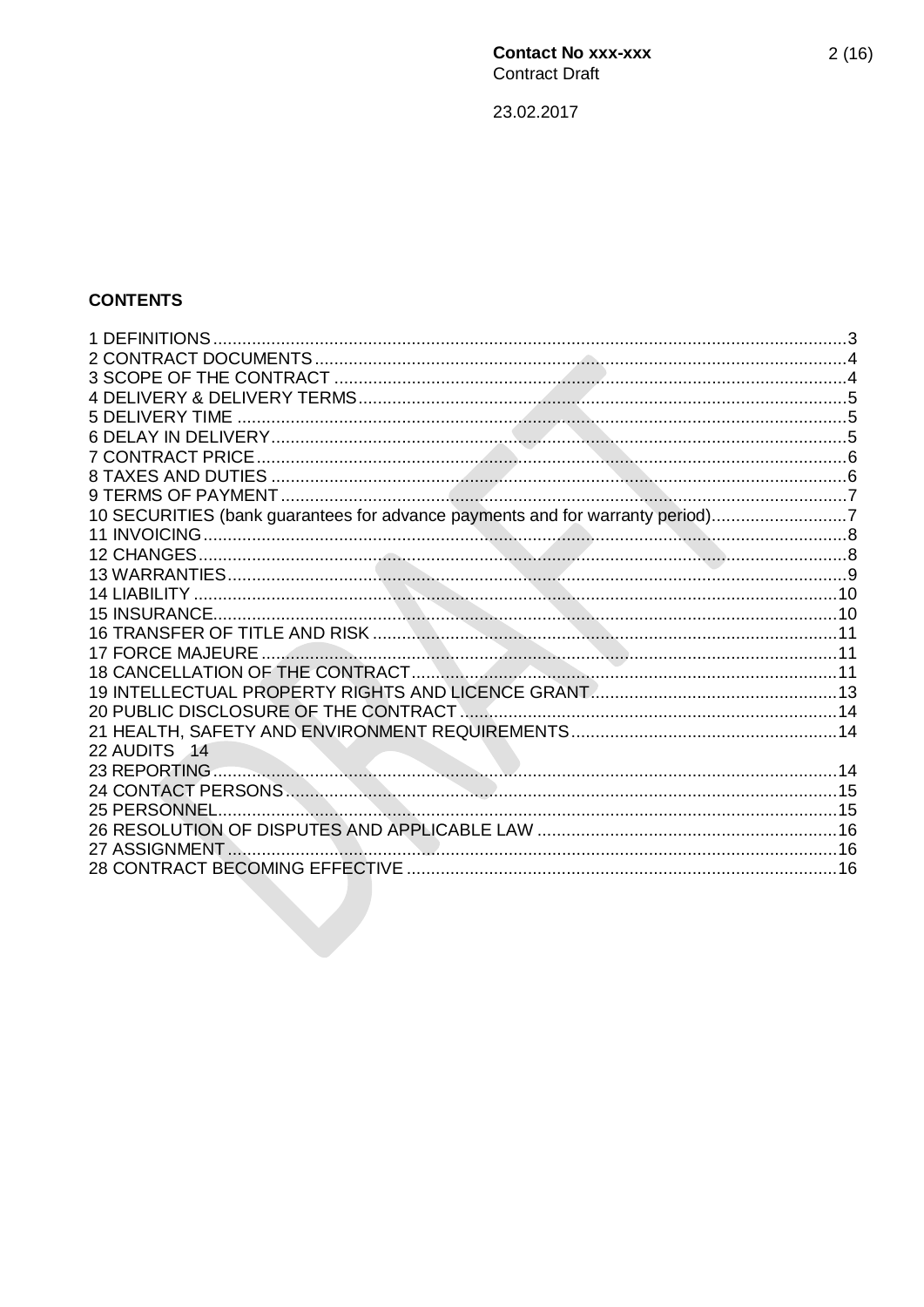#### **CONTRACTING PARTIES AND OBJECT OF CONTRACT**

Gasum Oy, business identity code FI0969819-3 (hereinafter the **"Buyer"** ), address P.O. Box 21, (Miestentie 1) FI-02151 Espoo, Finland, and

[COMPANY NAME], business identity code/registration number XXXXXXXX (hereinafter the **"Seller"**), address [address, location, country]

The Buyer and the Seller (each a "**Party**" and collectively the "**Parties**") have entered into a Contract for the delivery of Kouvola B Fuel Governor upgrade for PFT10DLN Gas Turbine on the terms and conditions as defined hereunder.

#### **1 DEFINITIONS**

Unless the context or subject matter is inconsistent therewith, the following terms shall have the following meanings:

"**Affiliated Company**", or "**Affiliate**" of a Party means any Finnish or foreign legal entity that is

- (a) directly or indirectly owning or controlling the Party, or
- (b) under the same direct or indirect ownership or control as the Party, or
- (c) directly or indirectly controlled by the Party

for so long as such ownership or control lasts. Ownership or control shall exist through direct or indirect ownership of more than fifty percent (50%) of the nominal value of the issued equity share capital or of more than fifty percent (50%) of the shares entitling the holders to vote for the election of or appoint the members of the board of directors or persons performing similar functions.

**"Contract Price"** means the aggregate payable price for the System as specified in this Contract, however subject to such additions and adjustments thereto or deductions there from, as may be pursuant to the Contract.

**"Effective Date"** means the date on which this Contract is duly signed by both Parties and comes into force.

"**Intellectual Property Rights**" means any patent, copyright, trademark, trade name, service marks, brands, proprietary information, whether arising before or after the effective date of this Contract and the right to ownership and registration of these rights

"**Service**" means the services provided by the Seller to the Buyer under this Contract as well as all other activities that the Seller shall take under the Contract;

"**Specifications**" means technical and functional specifications and other requirements for the system and/or a service as specified in this Contract or otherwise approved by the Parties in writing.

"**System = FG**" means all technical machinery, instruments, materials, constructions, equipment, substances, services, software programs, licenses, information, parts, documents and other items and materials, in whatever form, that shall be delivered or conveyed by the Seller for the Buyer under this Contract and irrespective of whether or not such materials are listed in Appendices.

**"Week"** means calendar week.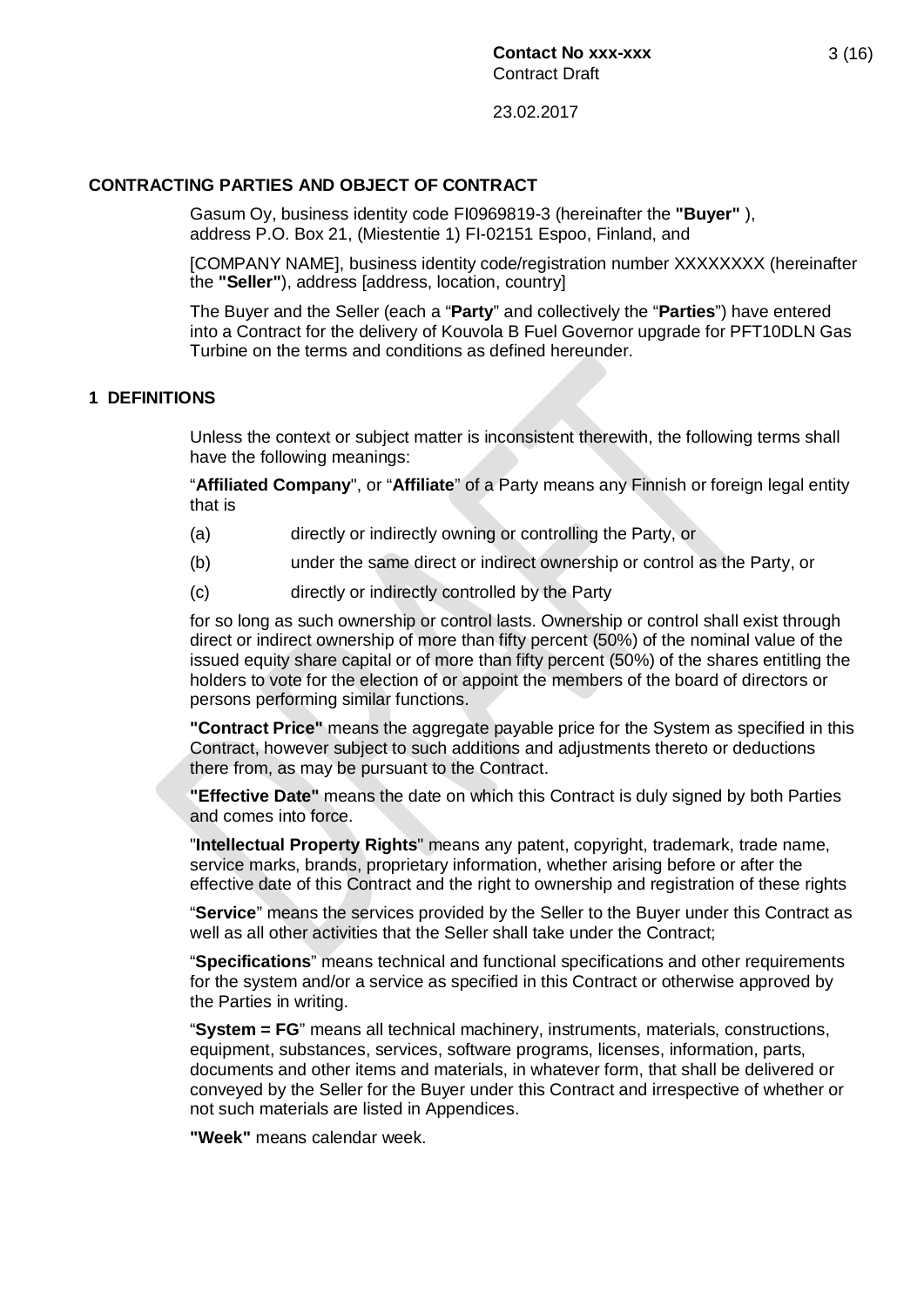### **2 CONTRACT DOCUMENTS**

This Contract includes the following appendices:

- 1. Minutes of contract preparation meeting (if any)
- 2. Purchase requisition No. 3060009 3-06A-00004, rev x with appendices
- 3. Advance payment guarantee
- 4. Warranty guarantee
- 5. Quotation No. ...... dated ............20....

In the event of any discrepancy between the content of this Contract document, on the one hand, and any of the Appendices, on the other hand, the content of this Contract document shall prevail. In the event of any discrepancy between any of the Appendices, the Appendix with the smallest number shall prevail.

### **3 SCOPE OF THE CONTRACT**

The Seller agrees to deliver

Kouvola B Fuel Governor (FG), (hereinafter **"system"**), in accordance with the conditions and stipulations stated in this Contract and its appendices.

The Buyer agrees to receive system and pay for it in accordance with the conditions of this Contract.

The Seller agrees:

- **3.1** to design, programme, provide, manufacture, test at the Seller's factory, deliver to the Buyer's site(s), power-up and commissioning of the system for productional operation at the Buyer's site(s) and if needed, change or make additions to it
- **3.2** to interface other systems and special devices indicated in the purchase requisition No. xxx
- **3.3** to deliver system pre-inspected with documents in accordance with the rules and regulations of the law, statutes, decrees, standards and regulations of the authorities in force in Finland at the time of the start-up
- **3.4** to apply to the delivery state-of-the-art technical development in such a way that the system fulfils the specified requirements concerning design, software, materials, reliability, usability, serviceability, extension and further development
- **3.5** to observe any and all safety instructions and regulations within the sites, either such instructions and regulations given written or verbal or in any other form
- **3.6** to have all major sub-suppliers/-contractors approved in writing by the Buyer
- **3.7** to be responsible for all sub-contracts as of its own
- **3.8** to ensure that subcontractors have the same obligations as those the Seller have and the Buyer has the same rights and undertakings towards subcontractors as the Seller have pursuant to this Contract
- **3.9** to deliver agreed spare parts and special tools (will be order separately)
- **3.10** to deliver and keep available applicable devices, software, licenses and services for the system for 15 years after the system has been delivered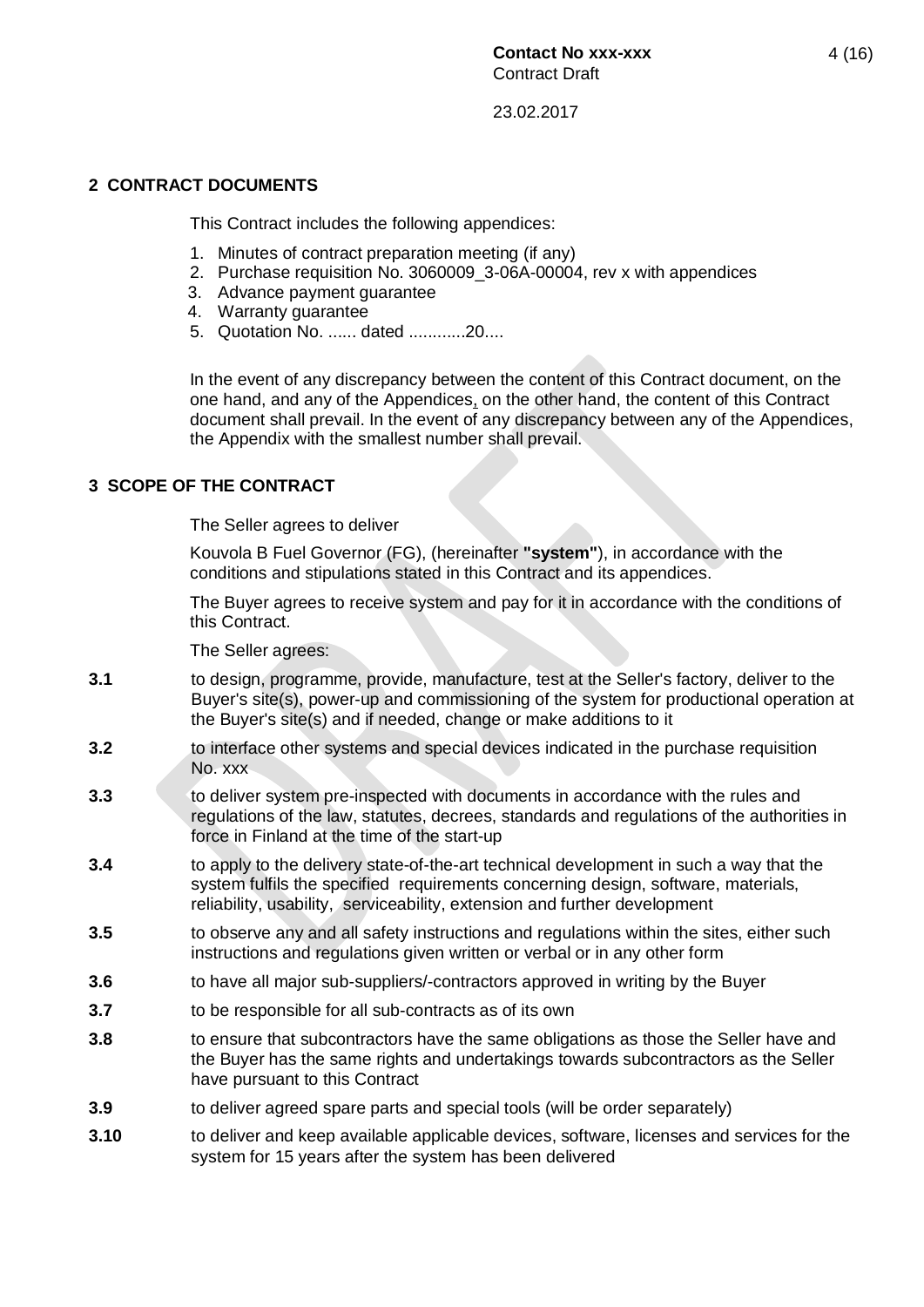- **3.11** to provide the Buyer with all information required for monitoring the progress of the delivery and related works, such as design, documentation, sub-purchases, subcontracting and manufacturing schedules and monthly progress reports
- **3.12** to use the equipment supplied by the Buyer, as agreed separately in the purchase requisition No. xx and be responsible for their interface on the System
- **3.13** to provide training for the personnel of the Buyer for operation and maintenance of the system in accordance with this Contract
- **3.14** to provide, at no cost to the Buyer, any and all material, equipment, tools, consumables or certifications, inspections and services that may be required to have complete, operational system, which fulfil all requirements of the Contract and authorities and is suitable for the purpose as described in this Contract.

#### **4 DELIVERY & DELIVERY TERMS**

The delivery of the system and completion of services in accordance with scope of this Contract and its appendices shall follow the milestones under.

Terms of Delivery: Delivered At Place (DAP) Gasum Oy, Kiehuvantie 189, Kouvola, Finland according to Incoterms 2010, including commissioning.

#### **5 DELIVERY TIME**

The Seller agrees to deliver the System and documentation according to the following milestones:

- o System specification by .....
- o Factory Acceptance Test (FAT) acceptably completed by ………….
- o Site Acceptance Test (SAT) acceptably completed by ………….
- o Commissioning by .................
- o Final Acceptance Test, including final documentation, acceptably completed by ….

Without limiting the Seller's responsibility under this Contract, the Seller shall ensure that the tasks agreed in joint meetings as the duties of the Seller will be performed in accordance with the agreed time schedule.

#### **6 DELAY IN DELIVERY**

The Buyer is entitled to liquidated damages for late delivery if the acceptance (as set forth in Section 4 above below) of any of the following milestones is delayed due to a reason attributable to the Seller:

- 0,5 % of the total Contract price per each commencing week of delay, if the system specification is not acceptably completed by the agreed date.
- 0,5 % of the total Contract price per each commencing week of delay, if the Factory Acceptance Test is not acceptably completed by the agreed date.
- 1,0 % of the total Contract price per each commencing week of delay, if the Site Acceptance Test is not acceptably completed by the agreed date.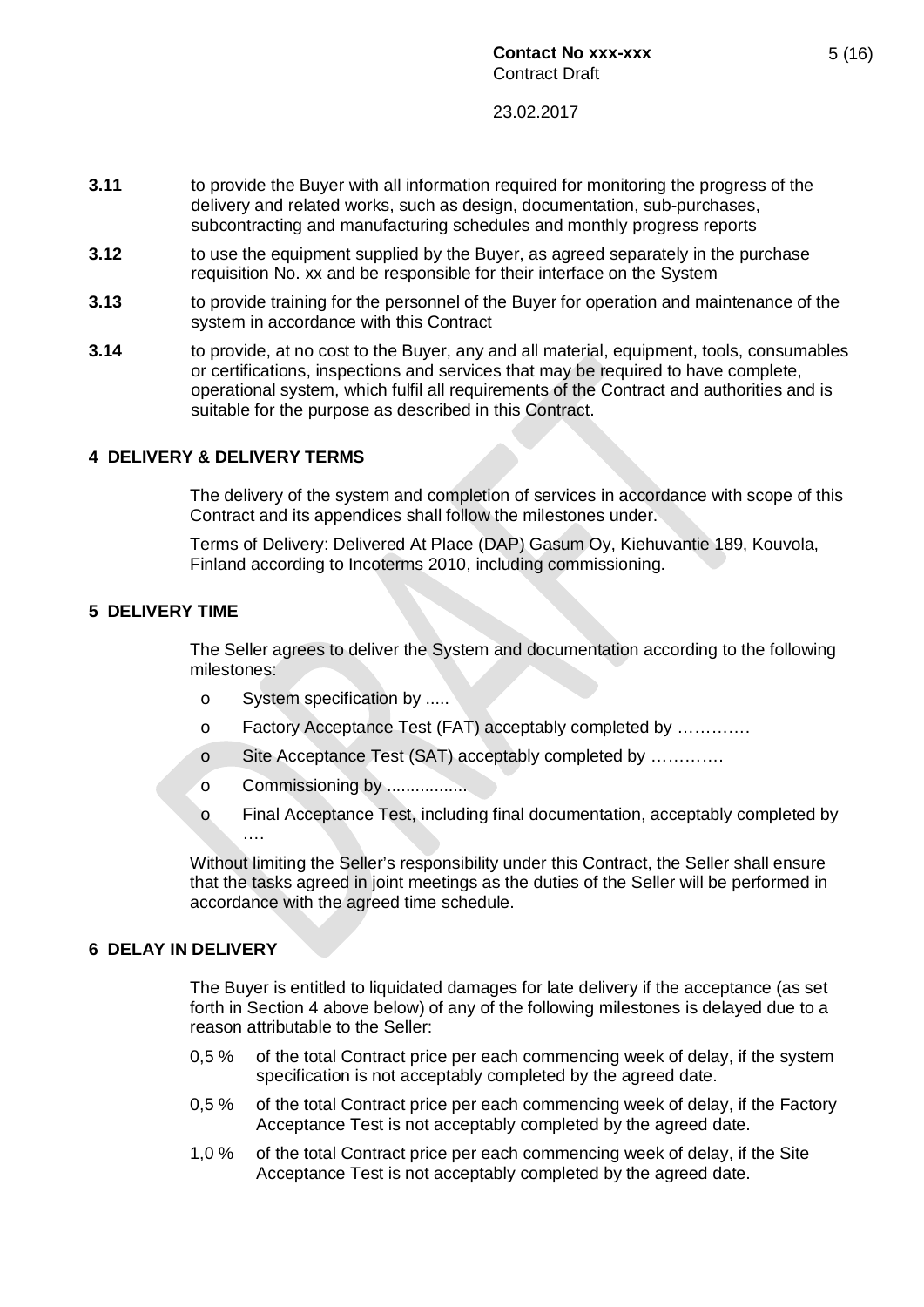0,5 % of the total Contract price per each commencing week of delay, if the Final Acceptance Test, including final documentation, is not acceptably completed by the agreed date.

However, the total aggregate sum of liquidated damages is limited to 15% of the total Contract price. The Buyer is entitled to deduct the liquidated damages from the total of the invoice.

The Buyer is not entitled to compensatory damages higher in value than the liquidated damages in case of a delay, unless the delay is caused by the Seller's wilful act, gross negligence or gross carelessness.

If a Party determines that a delay will occur or is likely to occur, it shall, without delay, notify the other Party in writing of such actual or threatening delay and of the effects of such delay on time schedule and take necessary actions at its own cost and expense to prevent and limit such delay (including, without limitation, through overtime work and increased resources).

The Seller is entitled to base a delay upon an act of the Buyer or a failure of the Buyer to fulfil its obligations hereunder only if the Seller notifies the Buyer of such act or failure in writing without undue delay, and always within fourteen (14) days at the latest and provides the Buyer with a written change request in compliance with Section "Changes" below. If the works for which the Buyer is responsible are delayed by the delay of the Seller's drawings or data, the time by which the Buyer has to complete the works in question according to above will be prolonged as necessary for the Buyer. This prolongation will not entitle the Seller to prolong the delivery time.

Small faults and defects, which do not cause any security risks or harm to the Buyer's operation or business and which do not hinder the test run connected with the operation and starting up of the System, are not considered to be delay.

#### **7 CONTRACT PRICE**

The Buyer undertakes to pay the total Contract price of EUR XXXXXXXX, (in words: EURO YYYYYYY ), excluding VAT. Price break down is indicated in appendix 3.

The price(s) shall be fixed and firm during the contract period, not subject to any escalation, and shall include all costs and expenses for the seller's full and complete performance.

#### **8 TAXES AND DUTIES**

The Seller and the personnel shall pay the taxes, duties, fees and levies and other impositions levied under the existing, amended or enacted laws during the Contract and the Buyer shall perform such duties in regard to the deduction of such tax as may be lawfully imposed.

For goods and services supplied from outside Finland, the Seller shall be entirely responsible for all taxes, duties and other such levies imposed outside Finland.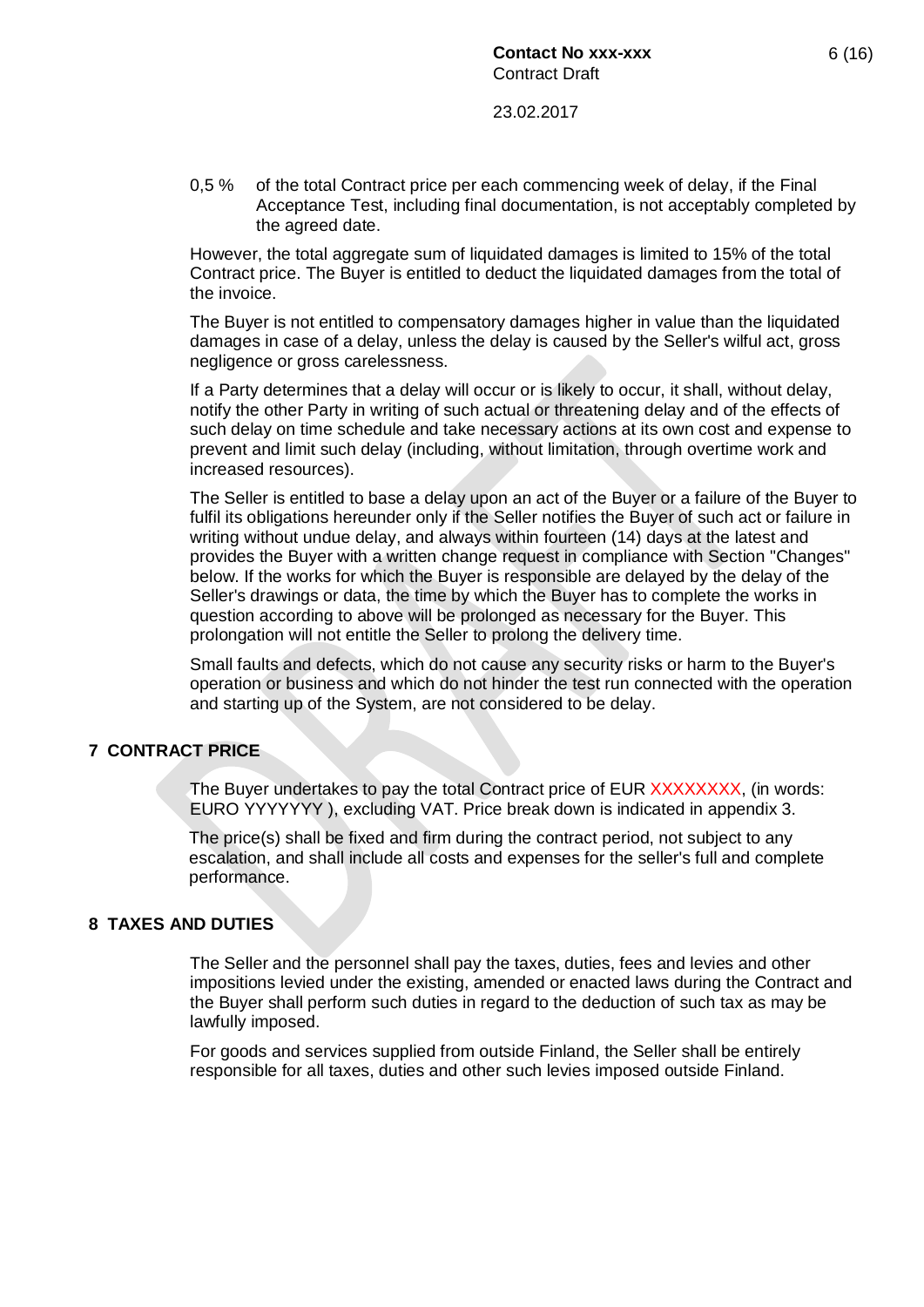#### **9 TERMS OF PAYMENT**

The Buyer will pay the Seller the purchase price and value added tax, if applicable, against relevant invoice as follows:

- 10 % of the total contract price when the contract has been signed and accepted bank guarantee received
- 10 % of the total contract price when system specification has been accepted and accepted bank guarantee received
- 40 % when the Factory Acceptance Test (FAT) at Seller's premises is accepted; payment however due and payable on a provision that the System is delivered on Buyer's Site (DAP Gasum Oy, Kouvola, Finland)
- 30 % when the Site Acceptance Test (SAT) on site has been accepted and Final Acceptance Test has been successfully completed; however Final Acceptance test not later than six (6) months after Site Acceptance Test, if the delay to do Final Acceptance Inspection is solely caused by the Buyer.
- 10% when the system, including final documentation, has been successfully handed over and accepted and bank guarantee for warranty period (10%) received;

Agreed changes in the scope of supply shall be invoiced with the third or the last instalment, unless otherwise mutually agreed.

All payments 30 days net after receipt of relevant invoice and fulfilment of agreed provisions.

A delayed payment shall be subject to interest on overdue payment, which is not more than the highest interest rate on overdue payment according to the valid law in interests in Finland. The Buyer is not responsible for the interest on overdue payment, if the delay is due the Seller's mistake or insufficient or inaccurate invoice.

If in the opinion of the Buyer, any service done or supply made is faulty, deficient or defective, the Buyer reserves the right to withhold a reasonable portion of the payments due to the Seller until such deficient is repaired.

#### **10 SECURITIES (bank guarantees for advance payments and for warranty period)**

The Buyer's obligation to pay advance payments (1-2) to the Seller shall be subject to providing the Buyer with advance payment guarantees for equal amount to the related advance payment. Said guarantees shall be valid until Site Acceptance Test has been accepted. In case the SAT will be delayed and Site Acceptance Test is later than the validity date of the guarantee, the Seller shall extend the validity of the guarantee correspondingly.

The Buyer's obligation to pay the last payment to the Seller shall be subject to providing the Buyer with a warranty guarantee of 10 % of the total order value. Said guarantee shall be valid until the end of warranty period + two (2) months.

All guarantees shall be according to ICC's Uniform Rules for Demand Guarantees Nro. 758, from a first class bank or insurance company, acceptable to the Buyer, in accordance with attached forms (advance payment guarantee, appendix 1 and warranty guarantee, appendix 2).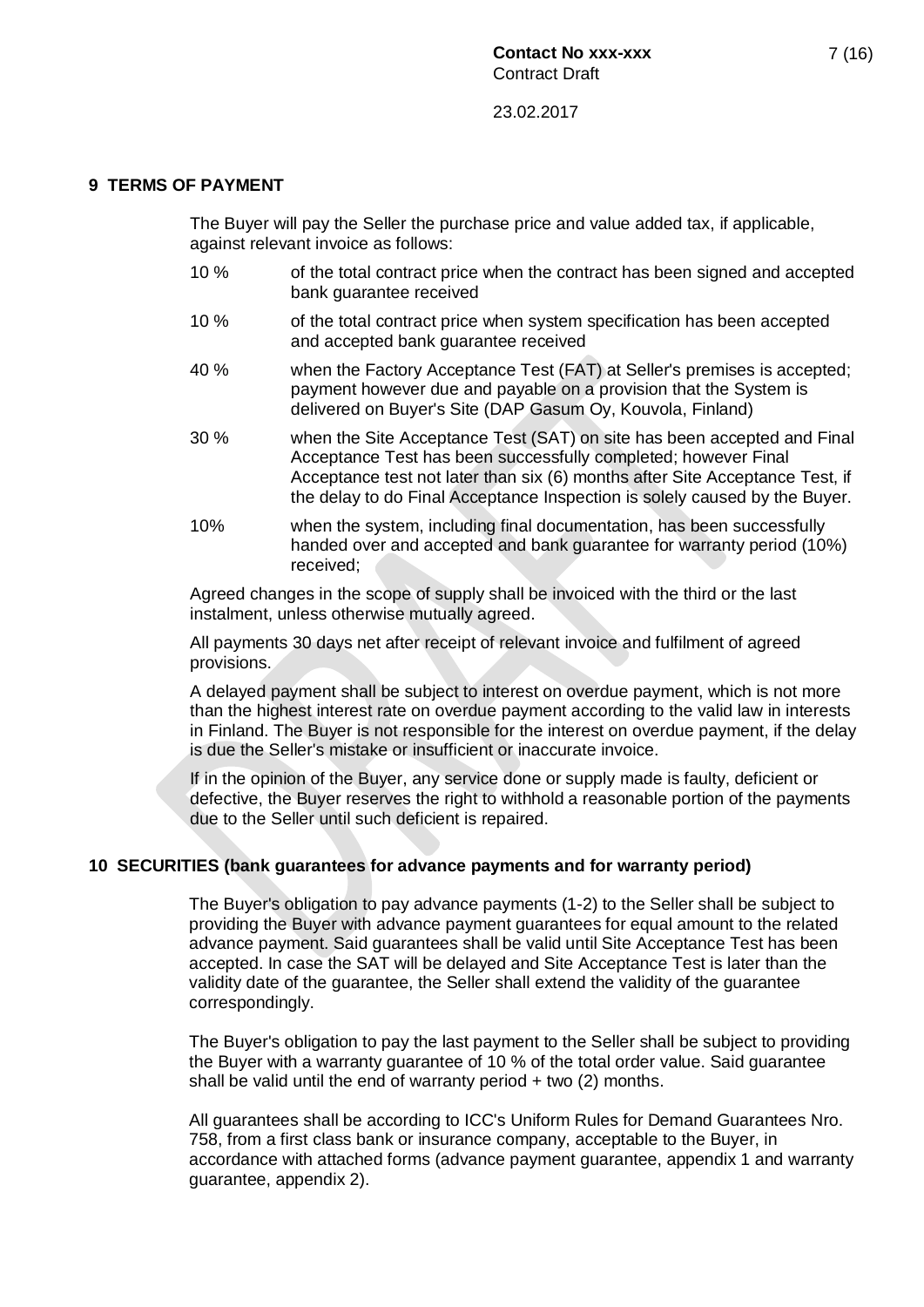The bank guarantees shall be addressed to: GASUM OY Kiehuvantie 189 45100 Kouvola for the attention of Ms. Sanna Viitanen

#### **11 INVOICING**

E-Invoice addressed to Gasum Oy

Operator: Basware Oyj

Operator's ID: BAWCFI22

EDI: 003709698193

or alternatively

by e-mail in pdf-format to

invoices.gasum@bscs.basware.com

- PDF is the only acceptable format,
- one PDF-document is always one invoice (it is not possible to include multiple invoices in one document)
- x Attachments must be included in the same PDF-document as the invoice itself

or alternatively

paper invoices to

P.O.Box 815, 00026 Basware".

Contract number and the Buyer's contact person shall be used as reference number in invoices.

All invoices for time based labour shall attached with time sheet accepted by the Buyer (project manager or nominated contact person at site).

#### **12 CHANGES**

All changes and/or additions to the scope of Contract must be agreed in writing in order to be valid, provided that the possible effects of the changes to the time schedule, the Contract price and the other terms and conditions of the Contract are also agreed in writing at the same time. It is understood that mere information of the status of the delivery, *e.g.*, regarding delays, shall not be considered as a change.

The Buyer may require changes to the content of the scope of Contract, and the Seller shall implement the changes requested by the Buyer for a reasonable price in accordance with the same pricing principles and price levels as originally agreed. The Seller shall provide detailed price break down with estimated hour and material usage for the proposed changes. Notwithstanding the above, the Seller shall implement such changes without any additional charge to the Buyer, unless the Seller is able to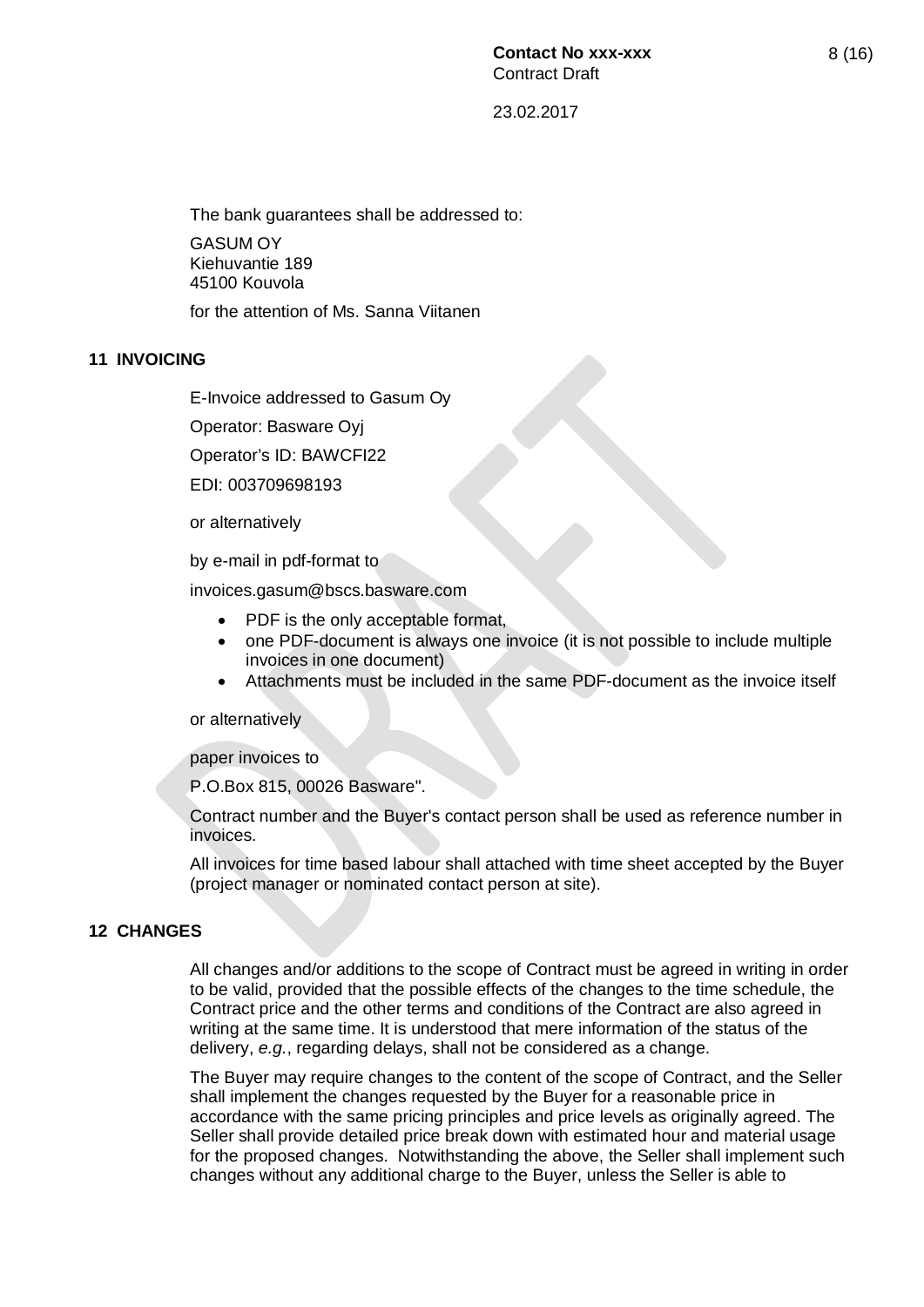demonstrate that the change causes additional costs for the Seller. If the scope of Contract is reduced in writing at the request of the Buyer, the Parties shall also agree upon the reduction of the Contract price.

The Parties shall respond in writing or meet to discuss any change if necessary, and the Seller shall advise the Buyer of the likely impact of any change, including any effect to the time schedule, Contract price and the other terms and conditions, promptly upon request, and submit a written Quotation accordingly. In the event Parties cannot reach a Contract for a total price for a change, it shall be performed based on net costs (material net prices + transportation costs + agreed hour rates).

For the avoidance of doubt, during the preparation of a detailed system specification, the modifications made before freezing of realization's initial information do not affect Contract price, provided that the scope of Contract according to the technical specification does not change.

#### **13 WARRANTIES**

The warranty period of the System is 24 months after the system has been successfully handed over, however, no longer than 36 months from Site Acceptance Test if the delay to do Final Acceptance Test is solely caused by the Buyer.

The same warranty period is also valid for renewed, repaired and replaced System's parts and software starting from the date of putting said parts and software into operation. The Seller's warranty for any parts of the System is no longer than 36 months from the beginning of the original warranty period.

The Seller represents and warrants that it shall deliver, and take all actions as may be necessary for such delivery, including to design, programme, manufacture, test at the Seller's factory, deliver to the Buyer's plant, install and test the System at Buyer's site, interface with other systems and special devices indicated in the Contract, perform the commissioning to ascertain the suitability of the System for productional operation at the Buyer's plant and if and to the extent necessary, make change and/or make additions to the System, at the Seller's cost, if the requirements under this Contract are not met and to provide any and all Services so that:

- (a) the System shall have the required capacity sufficient as to the volumes set forth in the Contract documents ;
- (b) the System and the services shall meet the requirements under this Contract at the time of the Final Acceptance Inspection and thereafter for the duration of warranty period.
- (c) the operation, supervision and maintenance of the System can be performed as set out in the specifications and in a proper and commercially reasonable manner;
- (d) as a result of its obligations under this Section the System shall be at the Buyer's plant at the agreed delivery date installed, tested, commissioned and inspected and in perfect working order; and
- (e) the System shall not decrease the usability of the Buyer's plants.

Further, the Seller represents and warrants that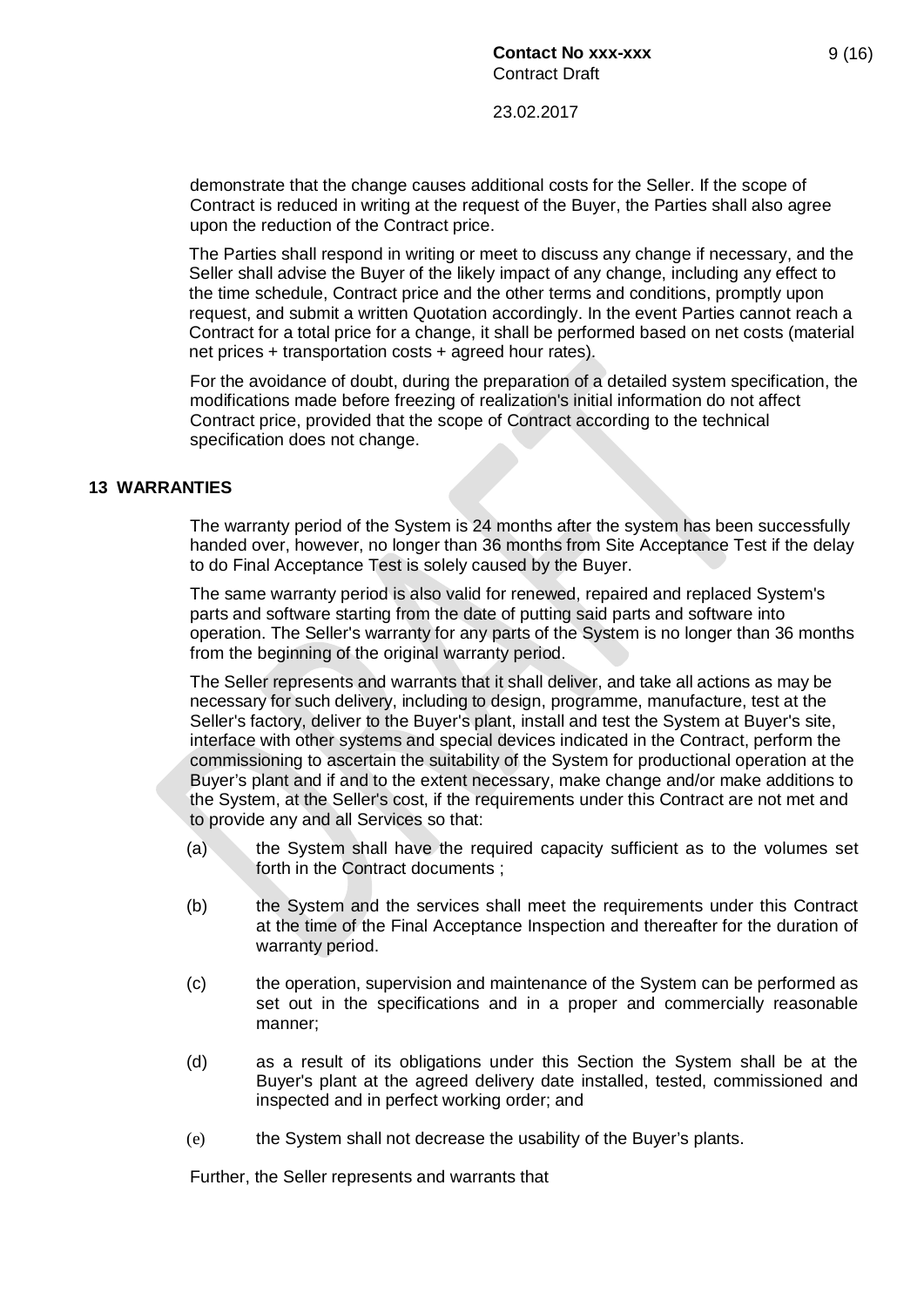- (a) it has the full power to grant the rights and licenses under this Contract;
- (b) it shall arrange statutory inspections, if any, at its own cost and further the Seller shall make all the necessary arrangements for authorities' inspections and tests and shall take care of any information, licenses and registering required for the authorities' approval of the System
- (c) it shall apply in the performance of its obligations under this Contract the stateof-art technology in such a way that the System fulfil the agreed requirements concerning design, software, materials, reliability, usability, serviceability, extension and further development; and
- (d) it shall provide training for the personnel of the Buyer in the use and servicing of the System.

Before the warranty period expires and the Buyer requires in writing, a warranty inspection shall be arranged. The System and fulfilment of the Seller's obligations are inspected and it is evaluated whether the warranty obligations of this Contract have been fulfilled. The Buyer shall prepare the minutes of the results of such warranty inspection.

#### **14 LIABILITY**

The Seller is liable for all damages, losses, liabilities, costs and expenses caused by the Seller, the Seller's sub-supplier/-contractor or the System to the Buyer or parties to whom the Buyer is liable for damages or otherwise on the basis of the System or the Contract.

Neither Party is liable for any indirect or consequential, damages or losses, including, without limitation, loss of profits. This limitation of liability shall not be applied to damages that result from (i) breaches of Confidentiality, Intellectual Property Rights, Confidentiality or (ii) wilful misconduct or gross negligence.

The total liability of the Seller under the Contract shall be limited the amount equal to the Contract price or to EUR 500.000,00 whichever is higher. This limitation shall not be applied to wilful misconduct or gross negligence by the Seller.

#### **15 INSURANCE**

The Seller shall buy and/or maintain at its' own cost the following insurances:

- a) Liability insurance covering the Seller's liability to third parties and the Buyer with a limit of EUR 2,500,000 for each and every occurrence;
- b) Personnel insurance, which shall cover losses in connection with illness, personal injury or accidental death to employees of the seller to the extent required by applicable laws.
- c) Automobile liability insurance to provide coverage against claims by the Buyer and by third parties in respect of bodily injury (including death) and property damage arising out of or in connection with the use of all owned, leased, nonowned and/or hired vehicles used in the performance of the Works.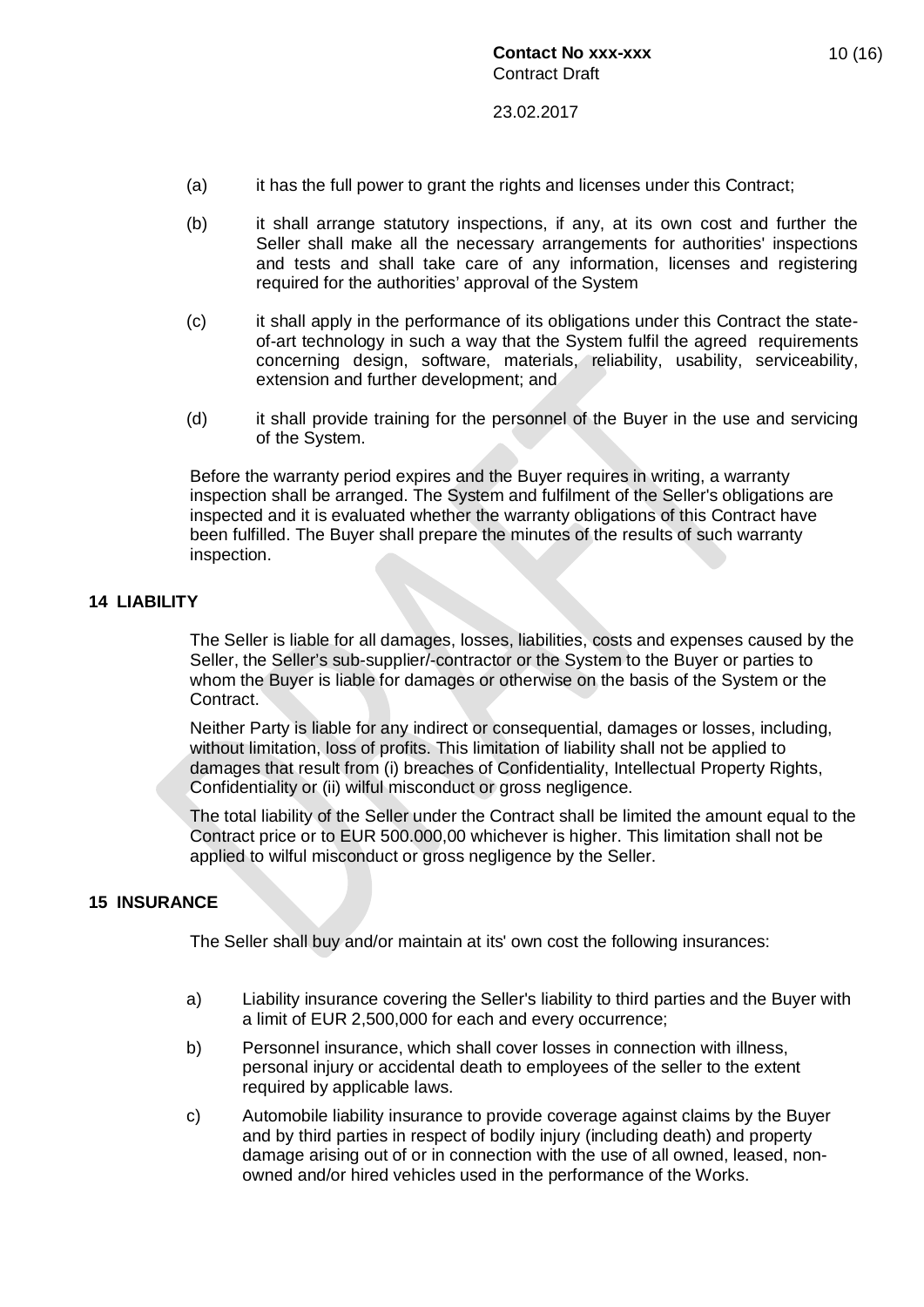d) Insurance against loss or damage to all owned and/or leased and/or hired temporary hutments, computers, telecommunication and other office related equipment and contents in the care, custody and control of the seller for its full replacement value whilst in transit to or from the project site and while on the project site.

These policies shall be effective from the start of the working at the buyer's plant and shall be maintained for the duration of the Contract. The Seller shall bear all costs of any excesses, deductibles and exceptions under such insurances.

If either party fails to take out any insurance policy in accordance with the provisions of this article, the other party may take out such insurance policy at the expense of the party required to take out such policy.

The Seller shall, upon demand by the Buyer, provide copies of the insurances' certificates.

#### **16 TRANSFER OF TITLE AND RISK**

Ownership and liability to loss and damage to the system is transferred to the Buyer when the system has been installed and Site Acceptance Test is approved.

#### **17 FORCE MAJEURE**

The following and any similar eventual occasions arising after the signing of this Contract and which are fully beyond the parties' control, preventing the fulfilment of the contractual obligations, are considered force majeure; acts of God, fire, war, mobilization or any comparable unexpected military call-up, compulsory recruiting, foreign exchange restrictions, national strike or lockout and riot, which makes it impossible to fulfil the responsibilities based on this Contract.

If the delivery or a part thereof is delayed owing to force majeure, the delivery time shall be extended correspondingly, however not more than the duration of force majeure. Neither party can plead force majeure unless they have submitted written notice without delay when force majeure occurred. The other party must be immediately informed of the expiration of the force majeure.

If the Buyer can not receive the delivery in an agreed way or within an agreed time due to force majeure, the delivery time is regarded to be extended by a period corresponding the time of force majeure, provided that the Buyer has duly informed the Seller about the force majeure.

A delay in sub-contractor's delivery is considered as force majeure only if it is caused by the reasons mentioned above.

#### **18 CANCELLATION OF THE CONTRACT**

The Buyer is entitled to cancel this Contract or claim price reduction at the Buyer's option

the Seller has materially breached against the Contract and such breach has not been cured within a reasonable time (not exceeding thirty (30) days) after the Buyer has notified the Seller thereof;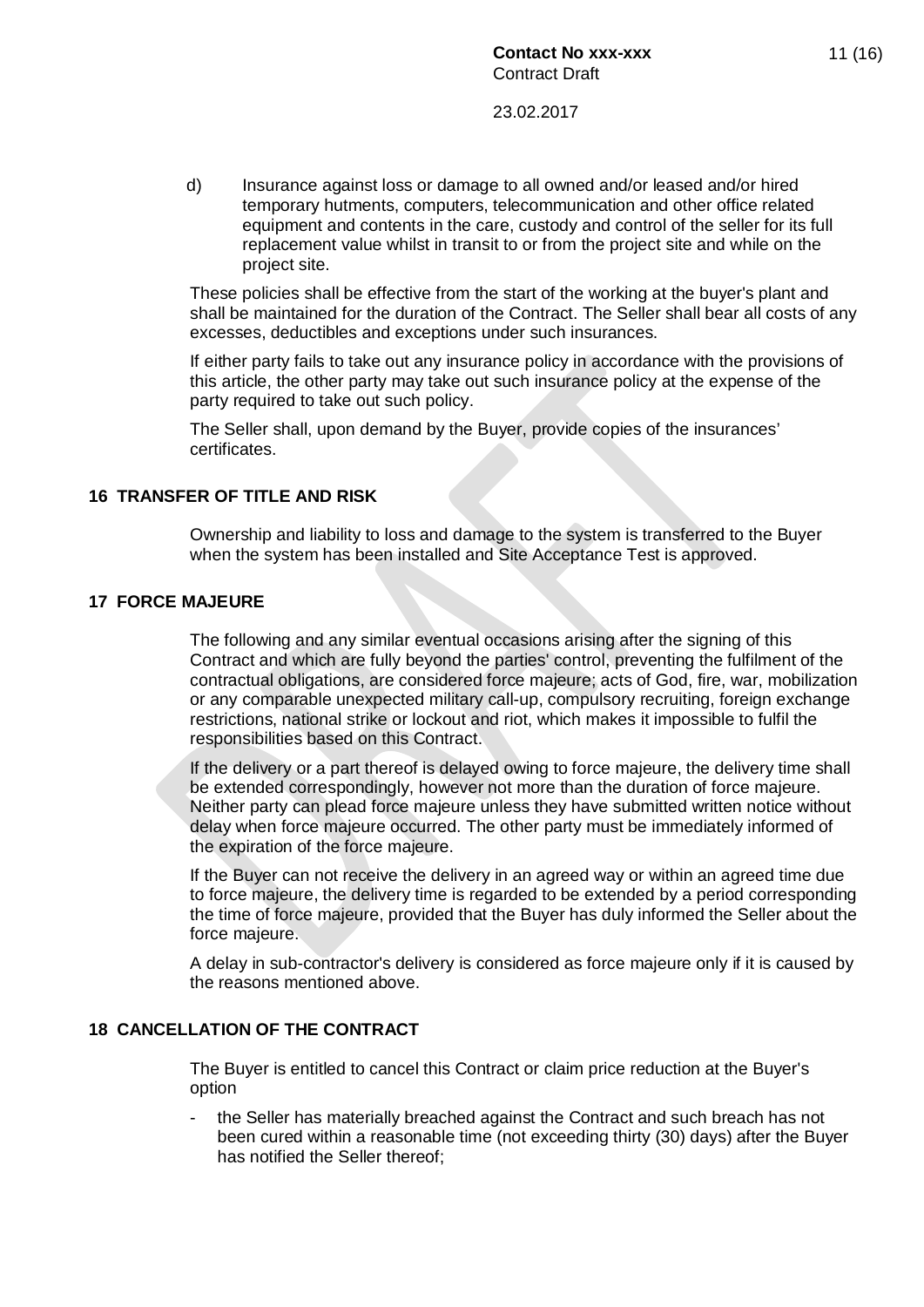- the Seller applies for or an application is made for bankruptcy, corporate restructuring, winding-up, restructuring of debts or any similar procedure, or if the ownership structure of the Seller has essentially changed, or the Seller is otherwise in such a financial situation that the Seller cannot be considered capable of fulfilling its contractual obligations and the Seller does not, within a period of time determined by the Buyer, provide the Buyer with a reasonable security approved by the Buyer for fulfilling its obligations;
- a fault, defect or deficiency in the System is not repaired within a reasonable time or repair is not possible, and if the fault or defect is material to the Buyer;
- the Seller, its group company or its subcontractor materially or repeatedly breaches against Law or the Buyer's instructions concerning matters relating to health, safety, security or environment or if such parties actions or omissions typically may cause material damage to the Buyer's reputation;
- a continuation of the Contract results in the Contract being useless or unreasonable for the Buyer due to economical, production based or technical reasons;
- if the delivery is delayed or will be delayed by more than three (3) months for some other reason than force majeure;
- if the functions and guarantees mentioned in the contract and its appendixes are not reached until Final Acceptance Test + two (2) weeks.

The Seller is entitled to cancel this Contract

- if the payments of the Buyer are delayed by more than 3 months for reasons solely attributable to the Buyer
- if the Buyer's construction work or other obligations determined in this Contract have prevented the Seller from starting or continuing the installation work for more than 3 months.

If the Contract is cancelled for any reason due to the Seller as noted above, the Buyer is entitled to get its payments back with an annual interest rate on overdue payment according to the valid law in interests in Finland. In this case the Seller is entitled to get the System or an already delivered part of it back, at Seller's own expense.

If the Contract is cancelled for a reason due to the Buyer as noted above, the Seller shall immediately cease to fulfil the Contract and the Buyer shall compensate the Seller for its actual and direct costs incurred prior to the cancellation date as well as pay a mutually agreed or reasonable termination fee which shall not exceed the accrued portion of the Seller's loss of profits.

If the delivery is delayed or will be delayed owing to force majeure by more than 6 months, both Contracting parties are entitled to cancel the Contract. In that case the contracting parties agree separately on the distribution of the resulting costs.

If the Contract is cancelled for the reasons mentioned above the Buyer is entitled to use the System by paying utilization fee of 10 per cent per year for that part of the Contract price which can be regarded to correspond with the Contract's utilization value at the moment of cancellation of Contract. Terms and conditions shall be agreed mutually, however the SELLER has to agree at least 5 years' utilization if the BUYER so requires.

The cancellation of the contract does not cause any other consequences or responsibilities to the contracting parties than those mentioned above.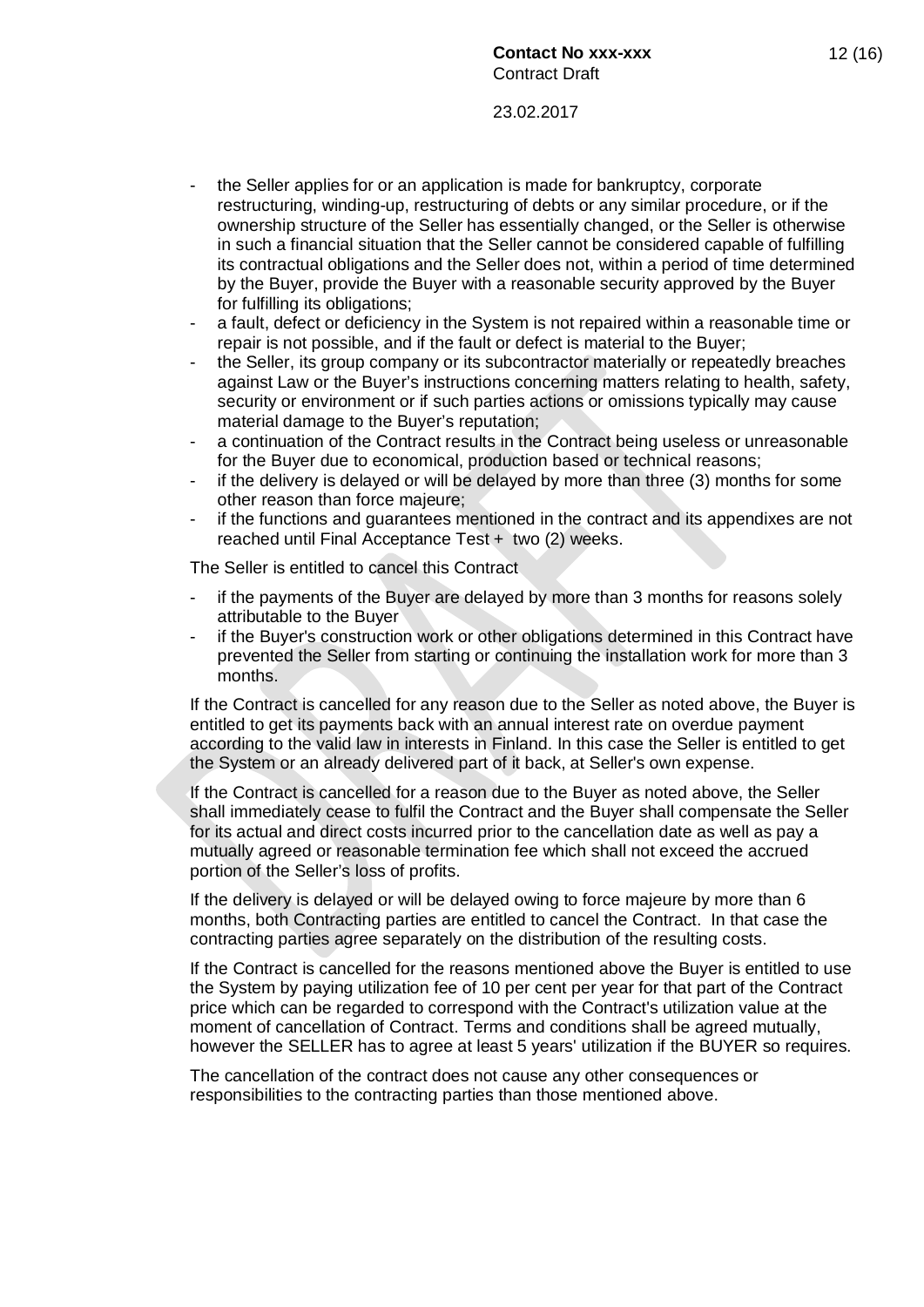#### **19 INTELLECTUAL PROPERTY RIGHTS AND LICENCE GRANT**

Unless otherwise agreed in this Contract, this Contract shall have no effect on the intellectual property rights or any other rights that existed prior to the Contract.

The Buyer and its affiliated companies shall receive one perpetual, irrevocable, transferable and worldwide license to use the System in accordance with this Contract.

The license to use the System shall include the free right to

- a) make changes; including, but not limited to, changes to the configuration, installation or operation of the System, and
- b) take such copies of the documentation or any other deliverables in electronic or written form as may be necessary for their use for the intended purpose.
- c) transfer all rights to affiliate

The license(s) to use the System is not limited otherwise than stated in the Contract documents, whether on the basis of the number, configuration, location or model of plants, processing units, users or copies, or on some other comparable ground.

System software source code will not be transferred from the Seller to the Buyer.

Buyer's right of use 3<sup>rd</sup> party software shall be in accordance with this Contract and the agreements between the Seller and 3<sup>rd</sup> parties.

The Buyer is entitled to connect and/or integrate the System with other systems, products and attachments supplied by third parties. Applicability of the Seller's warranties shall in no way be precluded should the Buyer engage in such activity, except that the Seller shall have no obligation relating to warranty to the extent such connection or integration is the direct cause of a warranty breach, provided that such connection or integration is not specified in relevant documentation.

The Seller agrees that all interface protocol specifications necessary in order to connect and/or integrate the System with other system, products and attachments shall be available to the Buyer and its affiliated companies without any extra charge. The Buyer and its affiliated companies shall have the right to engage third parties and furnish such third parties with the said information and access to the System if necessary, (i) to arrange an open Quotation on the expansion of the Systems of the Buyer and/or its affiliated companies, (ii) to arrange the connection of other systems, products and attachments to the System of the Buyer and/or its affiliated companies; and (ii) for integration and/or related support and maintenance purposes. In the event of an engagement described in this Section, the Seller shall at no charge give reasonable assistance to the Buyer and to such third party ensuring that such third party can fulfil its obligations to provide integration and/or support and maintenance services to the Buyer.

Any and all information concerning the Buyer's business processes and procedures (including, without limitation, any information regarding the Buyer's production processes or plants where not commonly known) furnished by the Buyer to the Seller or otherwise revealed to contain the Buyer's trade secrets and know-how, and title and all related intellectual property rights in such information, are and will remain the exclusive property of the Buyer. The Seller shall not have any right to furnish such information, or deliverables that contain or may contain trade secrets or know-how specified in this Section to any third party.

The Seller shall hold harmless and indemnify the Buyer against infringements of the intellectual property rights of a third party. The Buyer shall inform the Seller immediately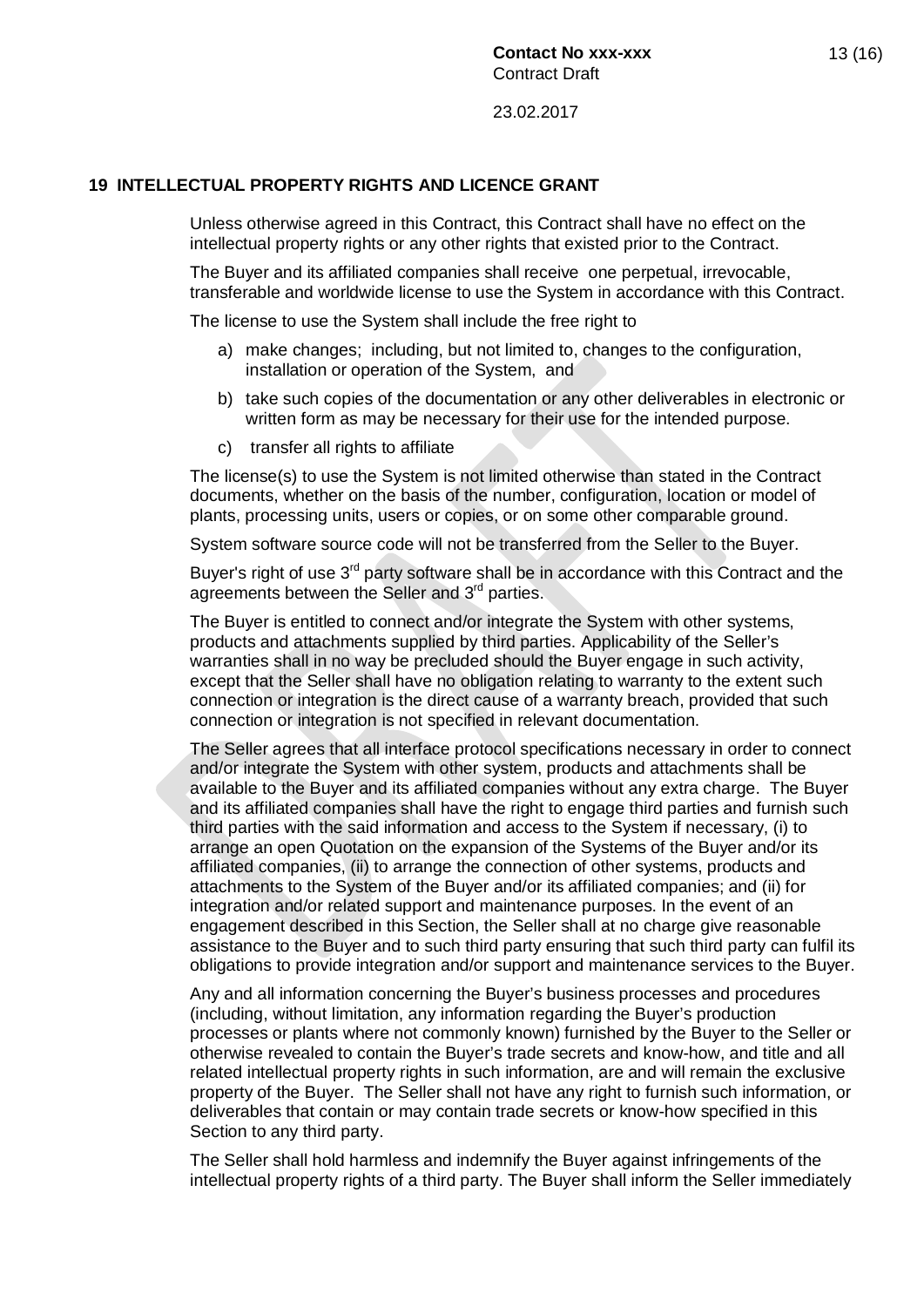about any claims concerning the intellectual property rights. If it turns out that the System or part of it infringes some intellectual property rights, the Seller shall, without any cost to the Buyer, acquire a licence or change the System's structure so that it is not infringing the intellectual property rights of a third party. In the same way the Seller is responsible for the costs caused by the claims and eventual legal proceedings concerning the intellectual property rights and for the compensations which the Buyer may possibly be obliged to pay.

## **20 PUBLIC DISCLOSURE OF THE CONTRACT**

The Seller shall not make or permit to be made a public announcement or media release about the aspects of this Contract prior Buyer's written consent.

# **21 HEALTH, SAFETY AND ENVIRONMENT REQUIREMENTS**

The Seller shall comply with:

- $\circ$  general health, safety and environmental rules and regulations given by the Buyer
- o work related specific health, safety and environmental regulations of its own where not in contradiction with the rules and regulations given by the Buyer
- o the provision of laws, rules and regulations given by authorities

The Seller shall report immediately all non-conformance work-related incidents, including near-miss and dangerous situations, and shall take all necessary steps to rescue and protective actions.

## **22 AUDITS**

The Seller agrees to permit the Buyer or, at the Buyer's option, a reputable company engaged in the performance of audit services, to audit, all relevant aspects of the Seller's performance of the Services, as well as to verify charges and other contractual obligations. A third party auditor is expected to execute a confidentiality agreement reasonably acceptable to the Seller prior to the commencement of the audit.

In the event that an audit discloses non-compliance by the Seller with the provisions of this Contract, the Seller shall immediately pay to the party performing the audit all reasonable expenses incurred by such party in performing the audit and remedy the default as the case may be. If an audit reveals an overcharge, the Seller will promptly credit the Buyer for the amount of any paid overcharge.

In the event that an audit discloses non-compliance by the Seller which is then not rectified within a reasonable period of time from a written notice thereof, the Buyer has the right to terminate the Contract.

## **23 REPORTING**

Detailed requirement of Seller's reporting according to purchase requisition 3060009\_3- 06A-00004 (chapter 7.3)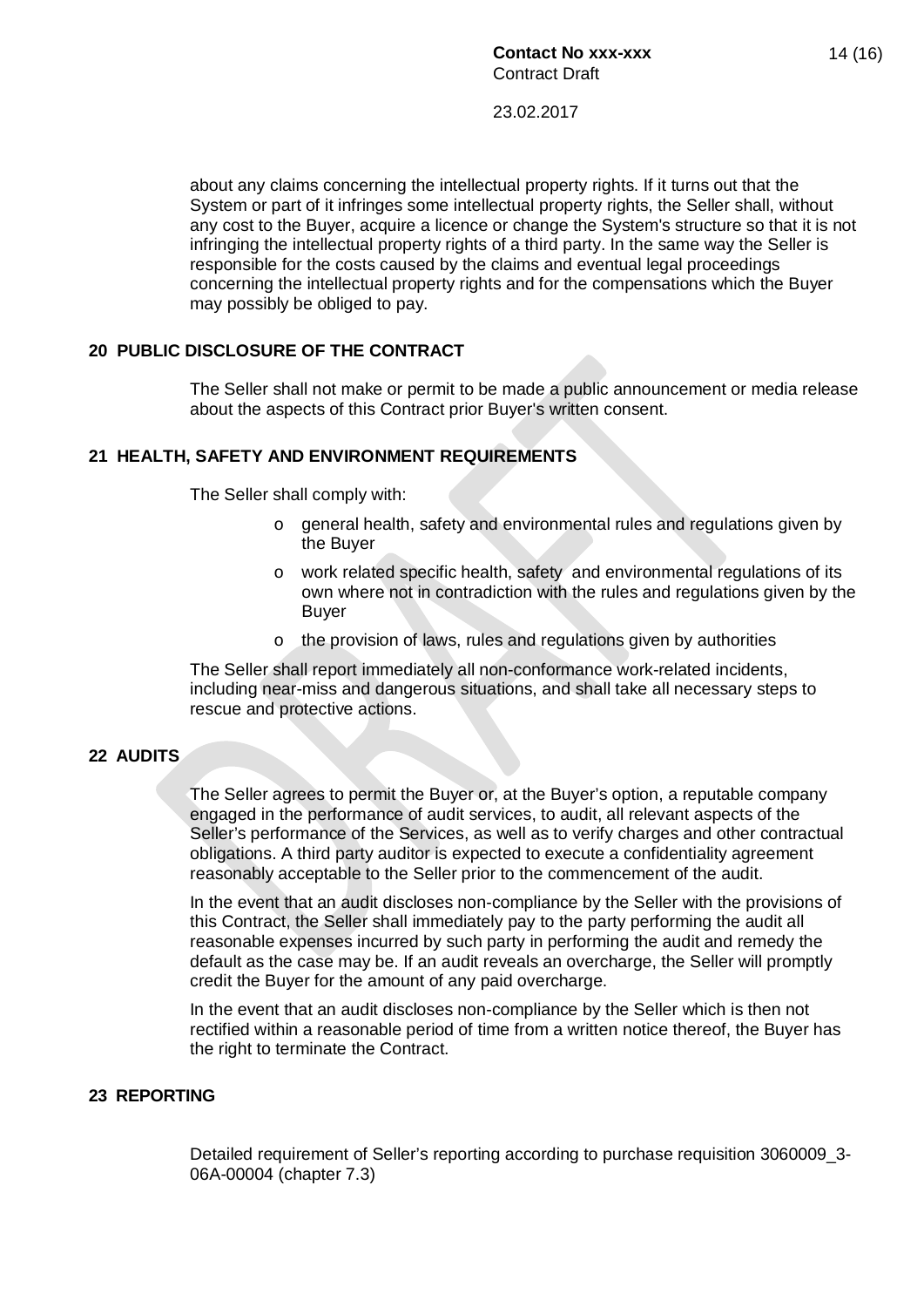#### **24 CONTACT PERSONS**

For realization of the purpose of this Contract the contracting parties have appointed the following contact persons, who are responsible for all issues connected with the delivery:

Contact person of the Buyer is Mr. Tero Tikka, e-mail: tero.tikka@gasum.fi and for technical information Mr. Jukka-Pekka Mikkonen e-mail: jukka-pekka.mikkonen@nestejacobs.com

Contact person of the Seller is …………… e-mail: and for technical information …………… e-mail:

#### **25 PERSONNEL**

The Seller shall assign personnel of appropriate qualification and experience to perform and fulfil its obligations under this Contract. The personnel assigned by the Seller to perform the Services shall be in an employment relationship with the Seller or its permitted subcontractor and the Seller shall perform, and in the case of the Seller's permitted subcontractors personnel, cause its subcontractors to perform, all the employer's statutory obligations with regard to such personnel's employment relationships, including but not limited to pension and social security. The Seller warrants that all personnel assigned by the Seller to perform the Services are employees of the Seller or its permitted subcontractors, and that under no circumstances shall any employment relationship exist between the Buyer and any of Seller's personnel or permitted subcontractors.

All changes in personnel of the Seller providing the Services shall be discussed between the Parties in advance.

The Seller is obliged to replace, without unreasonable delay and at no cost to the Buyer, any member of the Seller's personnel assigned to perform the Seller's obligations under this Contract immediately upon the Buyer's reasonable direction.

The Seller and its subcontractors shall pay adequate provisions to its labour force. If so requested by the Buyer, the Seller shall forward to the Buyer all relevant information concerning the working conditions and compensation of its own and its subcontractors' labour force, including, but not limited to, applicable labour agreements and thereto related payments.

The Seller/Contractor is liable for its and its sub-supplier's/contractor's compliance with all applicable laws, regulations and work safety regulations valid in Finland or the Seller's / Contractor's country; including, Finnish Posted Workers Act (Finlex 1146/1999 and EU directive 96/71/EC) and Aliens Act (Finlex 301/2004)

If applicable, the Seller shall have a representative in Finland who is authorised to act for the Seller as its representative in a court of law and to receive on behalf of the Seller writs of summons and other documents issued by the authorities. The representative shall be selected no later than at the date when the posted worker starts working and the authorization shall be valid for a minimum of twelve (12) months after the date at which the last of the posted worker(s) ceases working in Finland. The cost and expenses incurred due to the posted workers act shall be borne by the Seller.